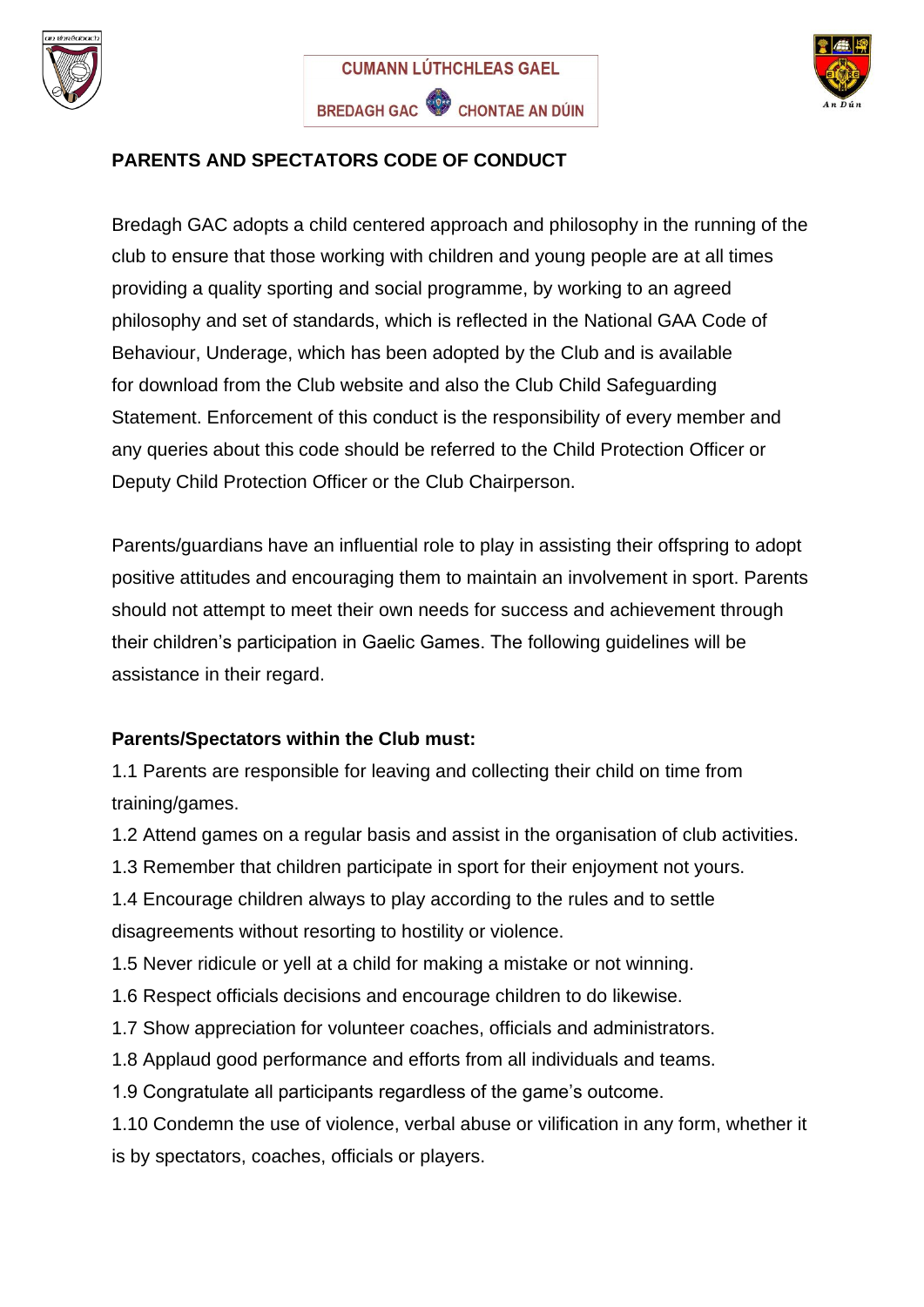





1.11 Support policy and practices (and lead by example) in relation to responsible use of alcohol, to child protection issues and to issues involving recreational and performance enhancing drugs.

1.12 Support involvement in modified rules games and other junior development programmes

1.13 Respect the rights, dignity and worth of every young person regardless of their gender, ability, cultural background or religion.

1.14 Do not enter the field of play unless specifically asked to do so be an official in charge.

1.15 It is not appropriate for parents/spectators to interrupt the team mentors when they are speaking to the team before/during and after the game.

I understand and agree to abide by this Code of Conduct. I understand that failure to abide by this Code of Conduct will result in disciplinary action by the Club Executive **Committee.** 

 $Signed:$ 

Date:

Printed: Parent / Guardian Name: \_\_\_\_\_\_\_\_\_\_\_\_\_\_\_\_\_\_\_\_